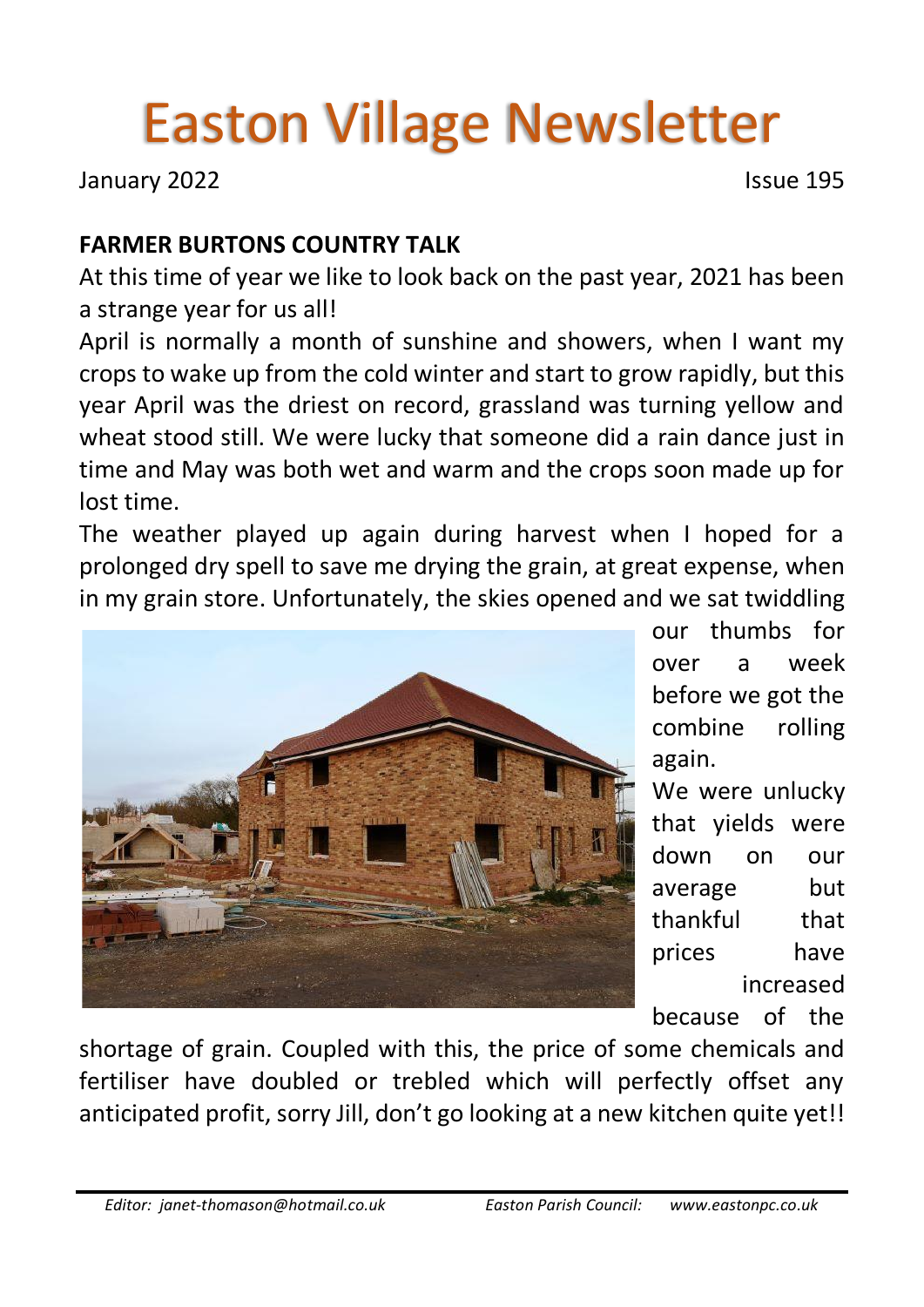Other sectors have had a horrible time with no foreign labour effecting horticulture, vegetable picking and abattoirs amongst others. Pig farmers have struggled the most and many have had to destroy young pigs because of a lack of butchers to process the meat. Poultry farmers have Avian Bird Flu to contend with again in captive birds, poultry and wild birds (please keep an eye out and contact Natural England if you see an ill or deceased wild birds) and keep your own birds under netting at the present time.

Over the last year we have been busy demolishing our old farmhouse and building a new, super insulated replacement, where we will be moving into in May 2022. The old picture is of my dad, Philip, in front of

the farmhouse in about 1941, when he was 3 years old. The soft red brick was later concrete rendered by prisoners of war and they did a great job. We have been reclaiming the bricks and the render stuck like the proverbial 'shirt to a blanket'! I will elaborate more on the Burtons in Easton another time if there is interest.

Many farmers and growers work hard so you can enjoy your Christmas lunch so please keep supporting British farming in the New Year.

Wishing you all a healthy 2022.

**Richard and Jill**

## **RENEWAL OF CONCESSIONARY BUS PASSES**

Over the next eighteen months the number of renewals of the concessionary bus passes is going to be potentially very high. It is the responsibility of the pass holder to check when their pass is up for renewal and then to contact the Combined Authority to get a new one. In order to aid the pass holder, there is an online form which allows people to easily renew online. This online form can be found at

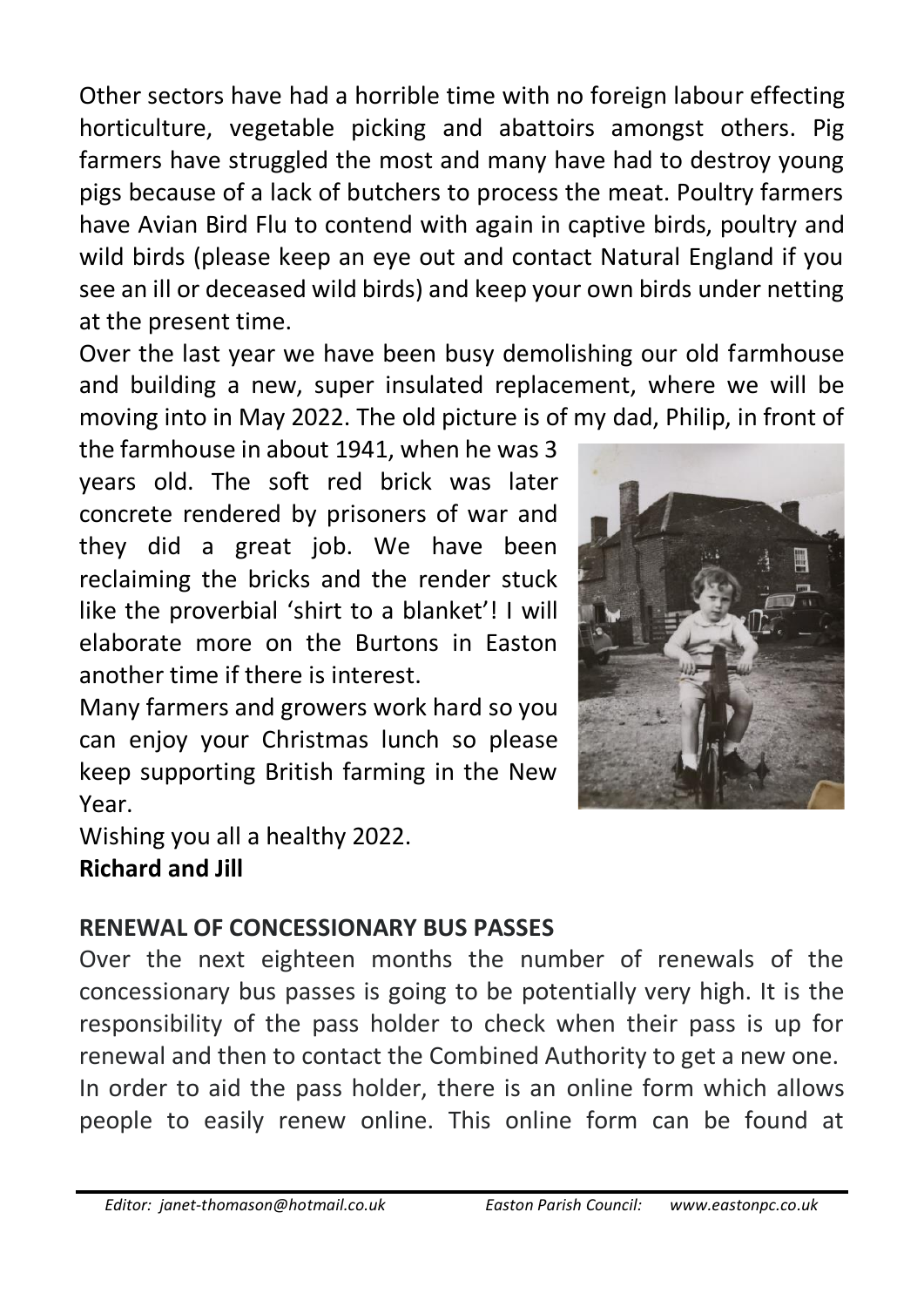[cambridgeshirepeterborough-ca.gov.uk](https://transport.cambridgeshirepeterborough-ca.gov.uk/buses/free-bus-passes/) . If people have any problems with the online form, then they can also call the number on the back of their passes.

Should you require any further information contact the

**Passenger Transport Team** Phone: 0345 045 1367 or Email: [buspass@cambridgeshirepeterborough-ca.gov.uk](mailto:buspass@cambridgeshirepeterborough-ca.gov.uk)

#### **MOVE ALONG PLEASE, TING TING**



It may not be the Clapman Omnibus but the new Ting service from the village is very good. Ting is an "on-demand" bus service that calls for you in the village on request and delivers you to anywhere in west Hunts including St Neots and Huntingdon. Six days a week. It is cheap, £2 each way and convenient. I have used it twice to go to the railway station and found it very good and cheaper than the



station car park.

To use, download the Ting-trip app and then book your journey. You can set up to pay cash or



prepay with a credit card. It also accepts Bus Passes. The system is quite